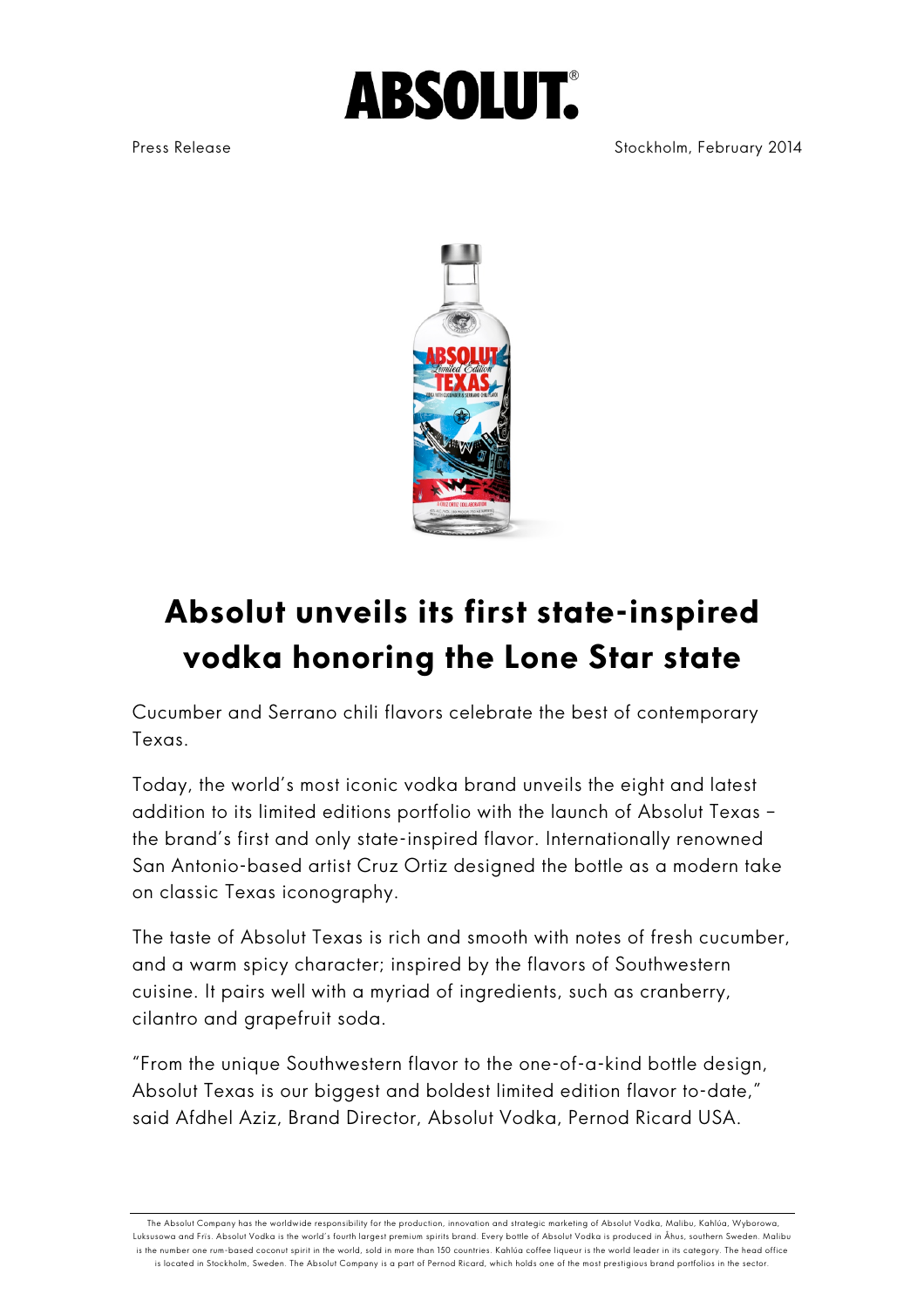"Absolut Texas was truly designed as a celebration of all the best that contemporary Texas has to offer."

Cruz's bottle design features a modern spin on iconic Texas imagery, including a "cosmic caballero" cowboy boot against a stylized Texas landscape and his take on the Texas Star. The bottle also features Absolut founder Lars Olsson Smith wearing a cowboy hat, marking only the second time in the brand's history in which Smith's logo has been altered.

Absolut Texas will be available in 750 ml bottles in the US. For more information, visit absolut.com/texas.

Serving suggestions:



#### **Heel-Spur Martini**

2.5 parts Absolut Texas 0.5 part Dolin Blanc Vermouth 2 dashes Celery Bitters

Add all ingredients to a mixing glass, and stir with ice. Fine-strain into a chilled martini glass and garnish with a lemon zest.



#### **Tex´n Cran**

2 parts Absolut Texas 3 parts Cranberry juice

Build over ice in a highball glass, and garnish with two slices of cucumber (or a lime wedge).

### **ABSOLUT.**

The Absolut Company has the worldwide responsibility for the production, innovation and strategic marketing of Absolut Vodka, Malibu, Kahlúa, Wyborowa, Luksusowa and Frïs. Absolut Vodka is the world's fourth largest premium spirits brand. Every bottle of Absolut Vodka is produced in Åhus, southern Sweden. Malibu is the number one rum-based coconut spirit in the world, sold in more than 150 countries. Kahlúa coffee liqueur is the world leader in its category. The head office is located in Stockholm, Sweden. The Absolut Company is a part of Pernod Ricard, which holds one of the most prestigious brand portfolios in the sector.